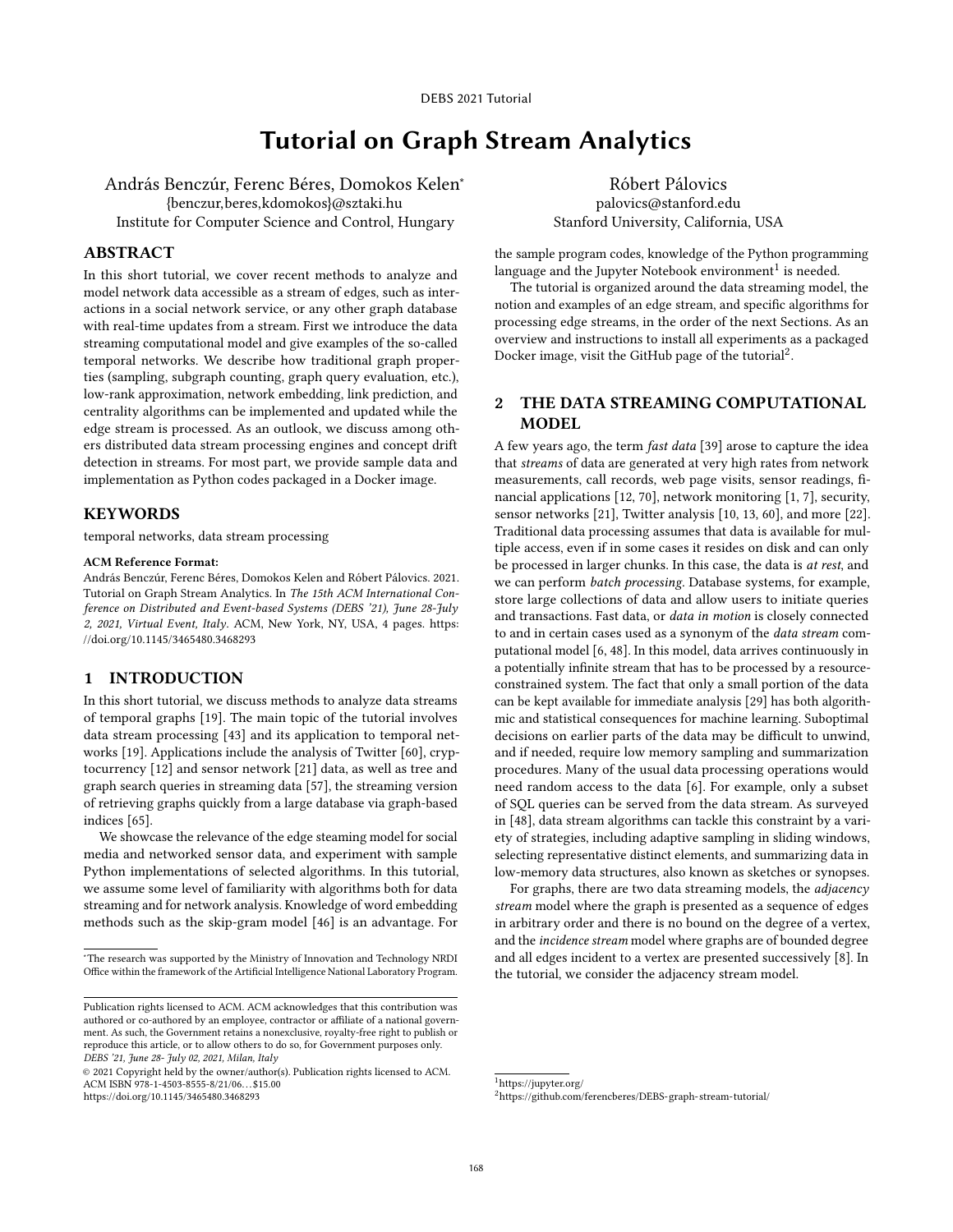# 3 EXAMPLES OF TEMPORAL NETWORKS AND EDGE STREAMS

Most of the networks in nature, society, and technology change over time. In graph theory terminology, nodes and edges get additional temporal characteristics and form a temporal network [\[19\]](#page-3-1). A large variety of temporal network algorithms have appeared for connectivity, spanning trees, matchings, and many more, which are surveyed, for example, in [\[2,](#page-2-7) [31\]](#page-3-13).

The usual approach for analyzing temporal graphs is to create a series of snapshots, and track dynamics for various parameters in these static graphs [\[37,](#page-3-14) [54,](#page-3-15) [59\]](#page-3-16). However, for high temporal granularity networks, the frequent execution of graph mining algorithms on the recent snapshots could cause a significant running time overhead. Instead, high temporal granularity networks are considered in the edge or graph stream model [\[44\]](#page-3-17) where edges must be processed once they arrive in the stream. Algorithms designed for graph streams usually have only a limited possibility to store past data [\[14\]](#page-2-8), thus they must be online updateable.

Social interactions as temporal networks can be considered as edge streams [\[60\]](#page-3-3). We can collect all "retweets" on Twitter with corresponding hashtags to track popularity of a political party during the election period to estimate the popularity [\[5,](#page-2-9) [25\]](#page-3-18). Similarly, the network of cryptocurrency transactions can be analyzed for assessing anonymity [\[12\]](#page-2-0). Other applications include tree and graph search queries in streaming data [\[57\]](#page-3-5), the streaming version of retrieving graphs quickly from a large database via graph-based indices [\[65\]](#page-3-6).

As a hands-on exercise, we demonstrate how the Twitter API [\[10,](#page-2-3) [13,](#page-2-4) [60\]](#page-3-3) can be deployed as a graph stream source that provides a "retweet" and an "@-mention" edge stream. A key issue for temporal network analysis is the difficulty of evaluation. For the evaluation of link prediction, we only require the set of edges that arrive at a given time, but other tasks such as importance or centrality rely on external ground truth labels, which often require tedious human effort even for a static network analysis. In a dynamic graph, depending on time granularity, the same human data curation may be required in each time step. As one example that we consider in this tutorial, we provide external ground truth labels for a tennis tournament Twitter collection based on the tournament schedule as an external source [\[10,](#page-2-3) [11\]](#page-2-10).

#### 4 BASIC GRAPH ALGORITHMS

Certain graph statistics such as degree have natural temporal variants applicable in the edge stream model. For example, in [\[34\]](#page-3-19) several temporal tasks such as degree, closeness, betweenness are listed; however, they give algorithms only for static graph snapshots. Note that time-decayed degree of a set of nodes is relative straightforward to maintain in an edge stream [\[11\]](#page-2-10).

Graph streaming algorithms that arise in database queries include finding the node with maximum degree, largest connected component, and node pair connected by the larges number of paths [\[30\]](#page-3-20). An essential yet highly nontrivial streaming graph property computation task is triangle counting [\[18,](#page-3-21) [58\]](#page-3-22), a key step in computing the so-called clustering coefficient [\[42\]](#page-3-23) of the network. Another, general direction towards handling edge streams is graph

sampling [\[3\]](#page-2-11), which provides a general way to weight edge sampling to accomplish various estimation goals of graph properties such as subgraph counts. Finding and online updating frequent graph patterns can be based on direct indexing of the most frequent

#### 5 LINK PREDICTION

subgraphs [\[57\]](#page-3-5) or path indexing [\[65\]](#page-3-6).

A common task in network analysis is the prediction of future links [\[41\]](#page-3-24). In a streaming setting this translates to the online link prediction task where the model should forecast the next edge that will appear in the stream. We consider two variants of this problem. In node specific link prediction, the goal is to predict the next edge adjacent to a predefined node. And in the general task, the next edge in the stream must be predicted.

To train and evaluate a time-sensitive or online link prediction method, we can use the predictive sequential, abbreviated as prequential method [\[20\]](#page-3-25) in the following steps: (1) Based on the next unlabeled instance in the stream, we cast a node specific, or a general prediction, usually a ranked list of next edge candidates; (2) As soon as the actual next edge becomes available, we evaluate the prediction; (3) We update the model with the new edge before proceeding with the next one.

We showcase streaming link prediction by Alpenglow<sup>[3](#page-1-0)</sup>, a streaming recommender system research prototyping tool [\[23\]](#page-3-26). Note that user specific link prediction can be considered a special case of recommendation where both the "users" who enter the recommendation service and the "items" that we recommend for the users are nodes of the graph, and an edge is a recommendation of another node for a given node.

# 6 REPRESENTATION LEARNING ON GRAPHS

Embedding methods on graphs encode the nodes of the network to vectors in a low-dimensional vector space. In general, representations in the embedded space should reflect the structure of the original graph. Perhaps the most popular embedding method, adjacency matrix factorization [\[36\]](#page-3-27) or SVD [\[68\]](#page-3-28), can be applied for several tasks [\[38\]](#page-3-29) such as visualization [\[35\]](#page-3-30), clustering [\[17\]](#page-2-12) and link prediction [\[45\]](#page-3-31). Incremental algorithms applicable in a streaming setting are known both for SVD [\[68\]](#page-3-28) and for stochastic gradient descent matrix factorization [\[50\]](#page-3-32).

Recently, random walk-based static embedding approaches have been proposed, like Node2Vec [\[27\]](#page-3-33), LINE [\[62\]](#page-3-34), and DeepWalk [\[52\]](#page-3-35). These methods sample node pairs that co-occur in random walks, and then optimize for their similarity in the embedded space, motivated by the skip-gram model from natural language processing [\[46\]](#page-3-7). We briefly review the methodology of the above approaches by following [\[28\]](#page-3-36). Static embedding methods learn an embedding vector  $q_u$  for each node  $u$  in the graph. Usually the objective is to learn vectors that are similar for neighboring nodes. Let  $s(u)$ denote the neighborhood of u; then our goal is to satisfy  $q_v \approx q_u$ for  $v \in s(u)$ . Shallow embedding approaches for static graphs differ in the objective function they use to ensure the similarity of the embeddings, and in the definition of the network neighborhood  $s(u)$ . Random walk-based approaches [\[27,](#page-3-33) [52\]](#page-3-35) sample vertices from the neighborhood of a node. Sampling is done by initiating random

<span id="page-1-0"></span><sup>3</sup><https://github.com/rpalovics/Alpenglow>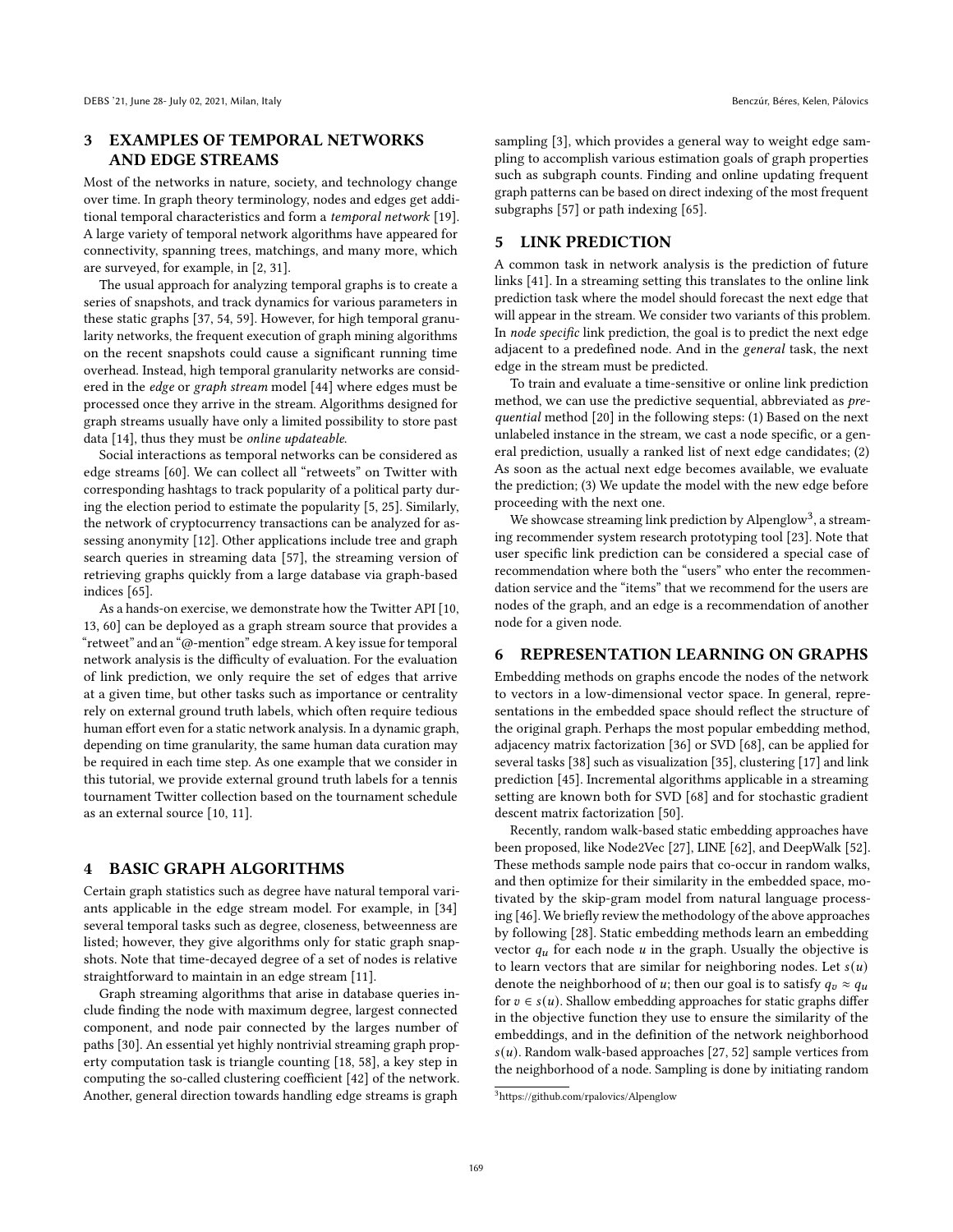Tutorial on Graph Stream Analytics DEBS '21, June 28- July 02, 2021, Milan, Italy

walks from node  $u$ . These methods optimize for cross-entropy loss:

$$
\sum_{u} \sum_{v \in s^*(u)} = -\log \left[ \frac{\exp(q_u q_v)}{\sum_{w} \exp(q_u q_w)} \right];\tag{1}
$$

where  $s^*(u)$  is a random sample from the neighborhood of u. Most algorithms use the Word2Vec [\[46\]](#page-3-7) model as an underlying abstraction by training the model, using sampled walks analogously to sentences to build an embedding model [\[53\]](#page-3-37) as the vector space representation of the graph.

Partial or full online incremental updates are proposed for several variants of the walk-based embedding methods [\[10,](#page-2-3) [40,](#page-3-38) [49,](#page-3-39) [52,](#page-3-35) [66,](#page-3-40) [69\]](#page-3-41). We showcase the applications of graph stream embedding for Twitter [\[10\]](#page-2-3) and cryptocurrency transaction [\[12\]](#page-2-0) network analysis using the source code available on Github $\rm ^4.$  $\rm ^4.$  $\rm ^4.$  As a promising direction for computing the embedding dynamically, we mention recurrent neural networks, for example, Long Short-Term Memory networks [\[64\]](#page-3-42), although we note that their applicability for embedding graphs is not yet explored.

#### 7 GRAPH CENTRALITY MEASURES

To quantify the importance of a node, several graph centrality measures have been proposed [\[15\]](#page-2-14). The definitions of centrality vary greatly and incorporate both global and local factors of a node's location within the network. For temporal networks, a few generalizations of static centrality measures to dynamic settings have been suggested recently [\[4,](#page-2-15) [11,](#page-2-10) [26,](#page-3-43) [34,](#page-3-19) [55,](#page-3-44) [61,](#page-3-45) [63\]](#page-3-46). In these works, tracking centrality of a single node and determining its variability play a major role [\[63\]](#page-3-46), as it has been observed in the literature that centrality of nodes can change drastically from one time period to another [\[16\]](#page-2-16). With the exceptions of [\[11,](#page-2-10) [55\]](#page-3-44) and the degree in [\[34\]](#page-3-19), the above results cannot be used for computing and updating centrality online.

We demonstrate how the generalizations of PageRank and the Katz-index for edge streams [\[11,](#page-2-10) [55\]](#page-3-44) can be applied in social network analysis. Both of these centrality metrics build upon the concept of time respecting paths, in which adjacent edges must be ordered in time. We build on the online available Twitter centrality experi-ments<sup>[5](#page-2-17)</sup> of  $[11]$ .

## 8 OUTLOOK

We briefly cover data stream processing systems, concept drift detection, online training of neural networks [\[33\]](#page-3-47) and other topics related to machine learning in big data streams [\[9\]](#page-2-18). Apache Spark [\[67\]](#page-3-48) and Apache Flink [\[43\]](#page-3-2), have the most active development for learning from streams. Other systems usually provide machine learning functionalities by interfacing with SparkML, a Spark-based machine learning library, or SAMOA [\[47\]](#page-3-49), a stream learning library designed to work as a layer on top of general DSPEs.

Data streaming is not just a technical restriction on machine learning. Fast data is not just about processing power but also about fast semantics. Large databases available for mining today have been gathered over months or years, and the underlying processes generating them have changed during this time, sometimes radically [\[32\]](#page-3-50). In data analysis tasks, fundamental properties of the data

may change quickly, which makes gradual manual model adjustment procedures inefficient and even infeasible [\[71\]](#page-3-51). Traditional, batch learners build static models from finite, static, identically distributed data sets. By contrast, stream learners need to build models that evolve over time. Processing will strongly depend on the order of examples generated from a continuous, non-stationary flow of data. Modeling is hence affected by potential concept drifts or changes in distribution [\[24\]](#page-3-52).

## SHORT BIO OF THE SPEAKERS

AB received his Ph.D. in 1997 at the Massachusetts Institute of Technology. He is leading a Data Science research laboratory of the Institute for Computer Science and Control, Hungary. He is the scientific director of the Artificial Intelligence National Laboratory, a consortium of 10 institutions in Hungary founded in 2020. The tutorial is prepared together with his doctoral students FB, DK, and RP. Since the completion of his doctoral studies, RP is postdoctoral fellow at Stanford University.

AB, DK and RP kept a hands-on Tutorial on Open Source Online Learning Recommenders [\[51\]](#page-3-53) at RecSys 2017. AB and RP together with Levente Kocsis authored a survey on online machine learning in big data streams [\[9\]](#page-2-18) that appeared as chapters of the Encyclopedia of Big Data Technologies [\[56\]](#page-3-54).

#### REFERENCES

- <span id="page-2-1"></span>[1] Daniel J Abadi, Don Carney, Ugur Çetintemel, Mitch Cherniack, Christian Convey, Sangdon Lee, Michael Stonebraker, Nesime Tatbul, and Stan Zdonik. 2003. Aurora: a new model and architecture for data stream management. The VLDB Journal—The International Journal on Very Large Data Bases 12, 2 (2003), 120–139.
- <span id="page-2-7"></span>[2] Charu Aggarwal and Karthik Subbian. 2014. Evolutionary network analysis: A survey. ACM Computing Surveys (CSUR) 47, 1 (2014), 10.
- <span id="page-2-11"></span>[3] Nesreen K Ahmed, Nick Duffield, Theodore Willke, and Ryan A Rossi. 2017. On sampling from massive graph streams. arXiv preprint arXiv:1703.02625 (2017).
- <span id="page-2-15"></span>[4] Ahmad Alsayed and Desmond J Higham. 2015. Betweenness in time dependent networks. Chaos, Solitons & Fractals 72 (2015), 35–48.
- <span id="page-2-9"></span>[5] Pablo Aragón, Karolin Eva Kappler, Andreas Kaltenbrunner, David Laniado, and Yana Volkovich. 2013. Communication dynamics in twitter during political campaigns: The case of the 2011 Spanish national election. Policy & Internet 5, 2 (2013), 183–206.
- <span id="page-2-5"></span>[6] Brian Babcock, Shivnath Babu, Mayur Datar, Rajeev Motwani, and Jennifer Widom. 2002. Models and issues in data stream systems. In Proceedings of the twenty-first ACM SIGMOD-SIGACT-SIGART symposium on Principles of database systems. ACM, 1–16.
- <span id="page-2-2"></span>[7] Shivnath Babu and Jennifer Widom. 2001. Continuous queries over data streams. ACM Sigmod Record 30, 3 (2001), 109–120.
- <span id="page-2-6"></span>[8] Ziv Bar-Yossef, Ravi Kumar, and D Sivakumar. 2002. Reductions in streaming algorithms, with an application to counting triangles in graphs. In SODA, Vol. 2. 623–632.
- <span id="page-2-18"></span>[9] András A Benczúr, Levente Kocsis, and Róbert Pálovics. 2018. Online Machine Learning in Big Data Streams. arXiv preprint arXiv:1802.05872 (2018).
- <span id="page-2-3"></span>[10] Ferenc Béres, Domokos M. Kelen, Róbert Pálovics, and András A Benczúr. 2019. Node embeddings in dynamic graphs. Applied Network Science 4, 64 (2019), 25.
- <span id="page-2-10"></span>[11] Ferenc Béres, Róbert Pálovics, Anna Oláh, and András A Benczúr. 2018. Temporal walk based centrality metric for graph streams. Applied Network Science 3, 32 (2018), 26.
- <span id="page-2-0"></span>[12] Ferenc Béres, István András Seres, András A Benczúr, and Mikerah Quintyne-Collins. 2020. Blockchain is Watching You: Profiling and Deanonymizing Ethereum Users. arXiv preprint arXiv:2005.14051 (2020).
- <span id="page-2-4"></span>[13] Albert Bifet and Eibe Frank. 2010. Sentiment knowledge discovery in twitter streaming data. In International conference on discovery science. Springer, 1–15.
- <span id="page-2-8"></span>[14] Albert Bifet, Richard Kirkby, and B Pfahringer. 2011. Data stream mining: a practical approach. Technical Report. University of Waikato.
- <span id="page-2-14"></span>[15] Paolo Boldi and Sebastiano Vigna. 2014. Axioms for centrality. Internet Mathematics 10, 3-4 (2014), 222–262.
- <span id="page-2-16"></span>Dan Braha and Yaneer Bar-Yam. 2006. From centrality to temporary fame: Dynamic centrality in complex networks. Complexity 12, 2 (2006), 59–63.
- <span id="page-2-12"></span>[17] Aydın Buluç, Henning Meyerhenke, Ilya Safro, Peter Sanders, and Christian Schulz. 2016. Recent advances in graph partitioning. Algorithm engineering

<span id="page-2-13"></span><sup>4</sup>[https://github.com/ferencberes/online-node2vec]( https://github.com/ferencberes/online-node2vec)

<span id="page-2-17"></span><sup>5</sup><https://github.com/ferencberes/online-centrality>